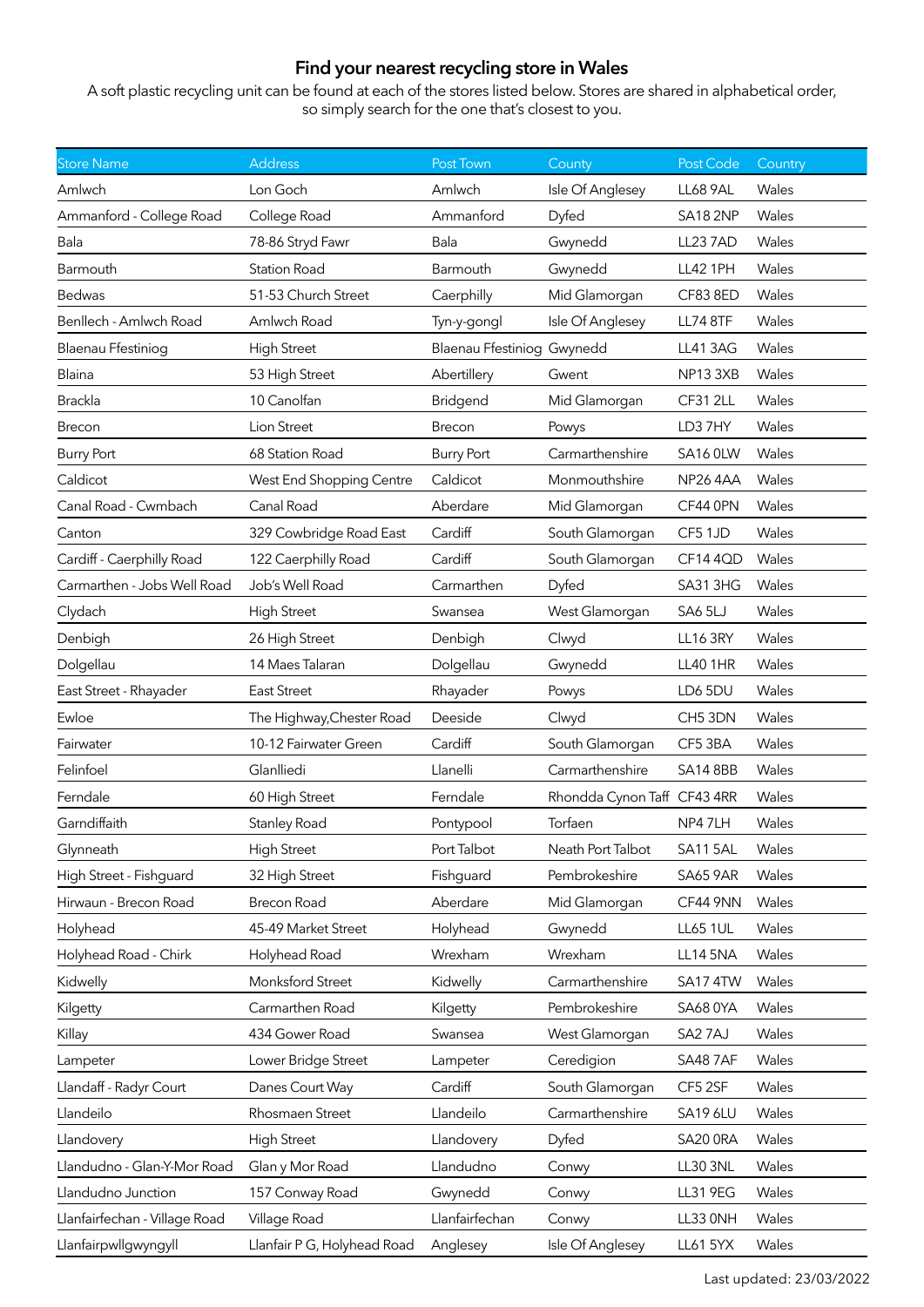| Llangennech                                    | Afton Road                 | Llanelli            | Carmarthenshire             | <b>SA14 8TS</b> | Wales |
|------------------------------------------------|----------------------------|---------------------|-----------------------------|-----------------|-------|
| Llangollen                                     | <b>Regent Street</b>       | Llangollen          | Denbighshire                | <b>LL20 8HN</b> | Wales |
| Llanidloes                                     | Llangurig Road             | Llanidloes          | Powys                       | SY18 6ES        | Wales |
| Llanrug - Station Road                         | <b>Station Road</b>        | Caernarfon          | Gwynedd                     | <b>LL55 4AG</b> | Wales |
| Llanrumney                                     | 40-46 Countisbury Avenue   | Cardiff             | South Glamorgan             | CF3 5SL         | Wales |
| Llanrwst                                       | Plough Street              | Llanrwst            | Gwynedd                     | <b>LL26 0AG</b> | Wales |
| Llantwit Major                                 | <b>Boverton Road</b>       | Llantwit Major      | South Glamorgan             | <b>CF61 1XA</b> | Wales |
| Machynlleth                                    | 80-88 Maengwyn Street      | Machynlleth         | Gwynedd                     | <b>SY20 8EE</b> | Wales |
| Main Street - Pembroke                         | 1 Gooses Lane              | Pembroke            | Dyfed                       | SA714DT         | Wales |
| Margam                                         | 278 Tollgate Road          | Port Talbot         | Neath Port Talbot           | <b>SA13 2DD</b> | Wales |
| Mumbles Road - Swansea                         | 147 Mumbles Road           | Swansea             | West Glamorgan              | SA3 4DN         | Wales |
| Newbridge                                      | <b>High Street</b>         | Newport             | Gwent                       | <b>NP11 4EZ</b> | Wales |
| Neyland                                        | 44 High Street             | Milford Haven       | Dyfed                       | <b>SA73 1TF</b> | Wales |
| Old Colwyn Bay                                 | Cefn Road                  | Conwy               | Conwy                       | <b>LL29 9PN</b> | Wales |
| Pen Y Groes - Water Street                     | <b>Water Street</b>        | Caernarfon          | Gwynedd                     | <b>LL54 6LR</b> | Wales |
| Pencoed                                        | Penybont Road              | Bridgend            | Bridgend                    | CF35 5NP        | Wales |
| Pensarn - Marine Terrace                       | Marine Terrace             | Pensarn             | Conwy                       | <b>LL22 7PR</b> | Wales |
| Pentrebach                                     | <b>Brown Street</b>        | Merthyr Tydfil      | Merthyr Tydfil              | CF48 4BG        | Wales |
| Penygraig                                      | 48 Tylacelyn Road          | Tonypandy           | Mid Glamorgan               | <b>CF40 1JU</b> | Wales |
| Petrol Builth Wells                            | <b>Station Road</b>        | <b>Builth Wells</b> | Brecknockshire              | LD2 3SS         | Wales |
| Petrol Coedpoeth - New                         | <b>High Street</b>         | <b>WREXHAM</b>      | Clwyd                       | <b>LL11 3UF</b> | Wales |
| Petrol Highcross                               | Highcross Road             | Rogerstone          | Newport                     | <b>NP10 9AE</b> | Wales |
| Petrol Weycock Cross                           | Pontypridd Road, Port Road | Barry               | South Glamorgan             | <b>CF62 7LT</b> | Wales |
| Pontyclun - Cowbridge Road                     | 3-7 Cowbridge Road         | Pontyclun           | Mid Glamorgan               | <b>CF72 9EA</b> | Wales |
| Pontycymmer                                    | Victoria Street            | Bridgend            | <b>Bridgend</b>             | CF328NW         | Wales |
| Porthcawl                                      | Lias Road                  | Porthcawl           | Mid Glamorgan               | CF363AH         | Wales |
| Porthcawl - New Road                           | 270 New Road               | Porthcawl           | Mid Glamorgan               | CF365BA         | Wales |
| Queensferry - Chester Road                     | Chester Road               | Queensferry         | Flintshire                  | CH5 2DT         | Wales |
| Rhos-on-Sea - Llandudno Road 35 Llandudno Road |                            | Rhos-on-Sea         | Conwy                       | <b>LL28 4EX</b> | Wales |
| Rhyl                                           | 45 Ffordd Elan             | Rhyl                | Denbighshire                | <b>LL18 4HZ</b> | Wales |
| Ruthin                                         | <b>Station Road</b>        | Ruthin              | Denbighshire                | <b>LL15 1BP</b> | Wales |
| Splott                                         | 40-42 Splott Road          | Cardiff             | South Glamorgan             | CF24 2DA        | Wales |
| St Asaph                                       | Lower Denbigh Road         | St Asaph            | Denbighshire                | <b>LL17 0ED</b> | Wales |
| <b>St Clears</b>                               | <b>Station Road</b>        | Carmarthen          | Dyfed                       | SA33 4DG        | Wales |
| Swansea Bus Station                            | Plymouth Street            | Swansea             | West Glamorgan              | SA13AR          | Wales |
| Taffs Well                                     | 30 Cardiff Road            | Cardiff             | South Glamorgan             | CF157RF         | Wales |
| Talgarth                                       | The Square                 | Brecon              | Powys                       | LD3 0BW         | Wales |
| Tonyrefail                                     | Penrhiwfer Road            | Porth               | Mid Glamorgan               | CF39 8EY        | Wales |
| Treharris - Mafon Road                         | Mafon Road                 | Treharris           | Mid Glamorgan               | <b>CF46 6PE</b> | Wales |
| Treorchy                                       | <b>Station Road</b>        | Treorchy            | Rhondda Cynon Taff CF42 6UA |                 | Wales |
| Tynant                                         | <b>Commercial Street</b>   | Pontypridd          | Rhondda Cynon Taff CF38 2DB |                 | Wales |
| Tywyn                                          | Old Station Yard           | Tywyn               | Gwynedd                     | <b>LL36 9AH</b> | Wales |
| Usk - Bridge Street                            | 51 Bridge Street           | Usk                 | Monmouthshire               | <b>NP15 1BQ</b> | Wales |
| West Cross - Linden Avenue                     | 62 Linden Avenue           | Swansea             | West Glamorgan              | SA35LA          | Wales |
| Whitchurch - Merthyr Road                      | 34-40 Merthyr Road         | Cardiff             | South Glamorgan             | CF141DH         | Wales |